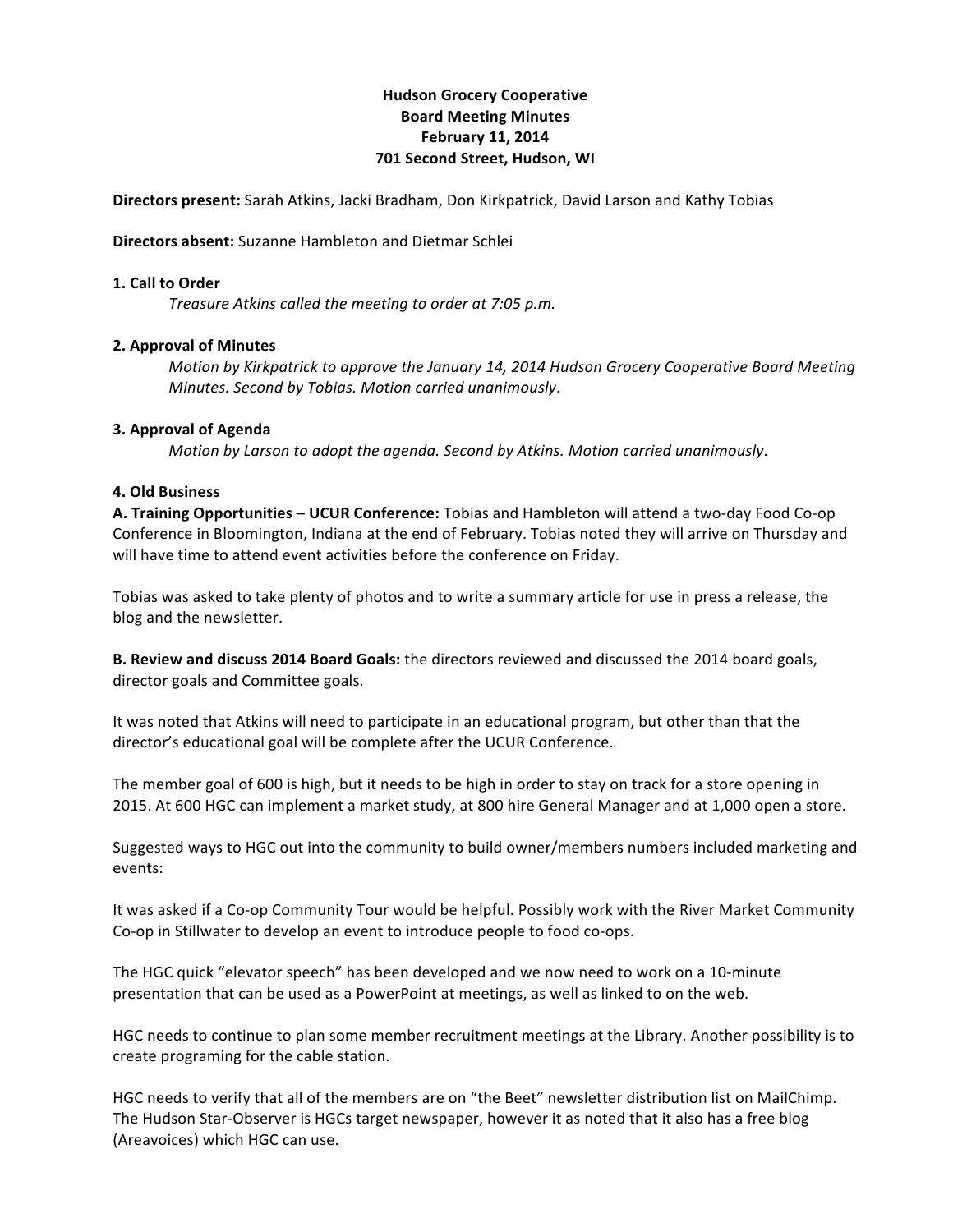**C. Steering Committee members needed:** up to nine members can serve on the steering committee. Kirkpatrick will contact potential committee members.

Kirkpatrick also noted that in the past someone was tracking communication metrics and he felt they were very helpful. He asked who was doing this in the past and could they continue or could we find a volunteer to continue the tracking.

The steering committee needs to work on updating the HGC timeline and begin a business plan.

Atkins noted that all of the committees need to work on developing a charter. The previous board has begun work on this and there are templates and drafts housed on the HGC Google Docs drive. The committee charters, with goals and the due dates in the timeline, are a basis for developing the business plan.

All of the committees were directed to present their updated committee charters at the March board meeting.

### **5.'New'Business'**

None.

### **6.'Board'Reports**

## **A.'President's'Report**

President Hambleton was not able to attend the meeting but notes by email that arrangements have been made for her and Kathy to attend the Up and Coming, Up and Running Conference Feb 27th - March 1st. HGC has been contacted by a master gardener interested in helping organize a seed exchange, and will investigate this possible event for March. If this event does occur, we would like to provide coffee for the folks involved, but this will cost less than the \$25 approval limit.

The board thought the seed exchange would be a good event and recommended that we get back to the master gardeners.

### **B.'Vice'President's Report**

No report was given.

## **C.'Treasurer's'Report**

Atkins presented the January 2014 Financial Report:

The January 2014 Treasurers Report stated assets of \$11,316.11 with liabilities of \$11.03 for a balance of \$11,305.08.

### **D. Secretary's Report**

No report was given.

### **E. Other Director's Report**

No report was given.

### **7.'Committee'Reports**

### **A.'Fundraising and'Finance'**

The committee met and began working on the business plan, but they will need more information from the marketing committee. It was suggested that a joint meeting, with subgroups, might work well for working on the business plan.

The committee will work on updating their committee charter.